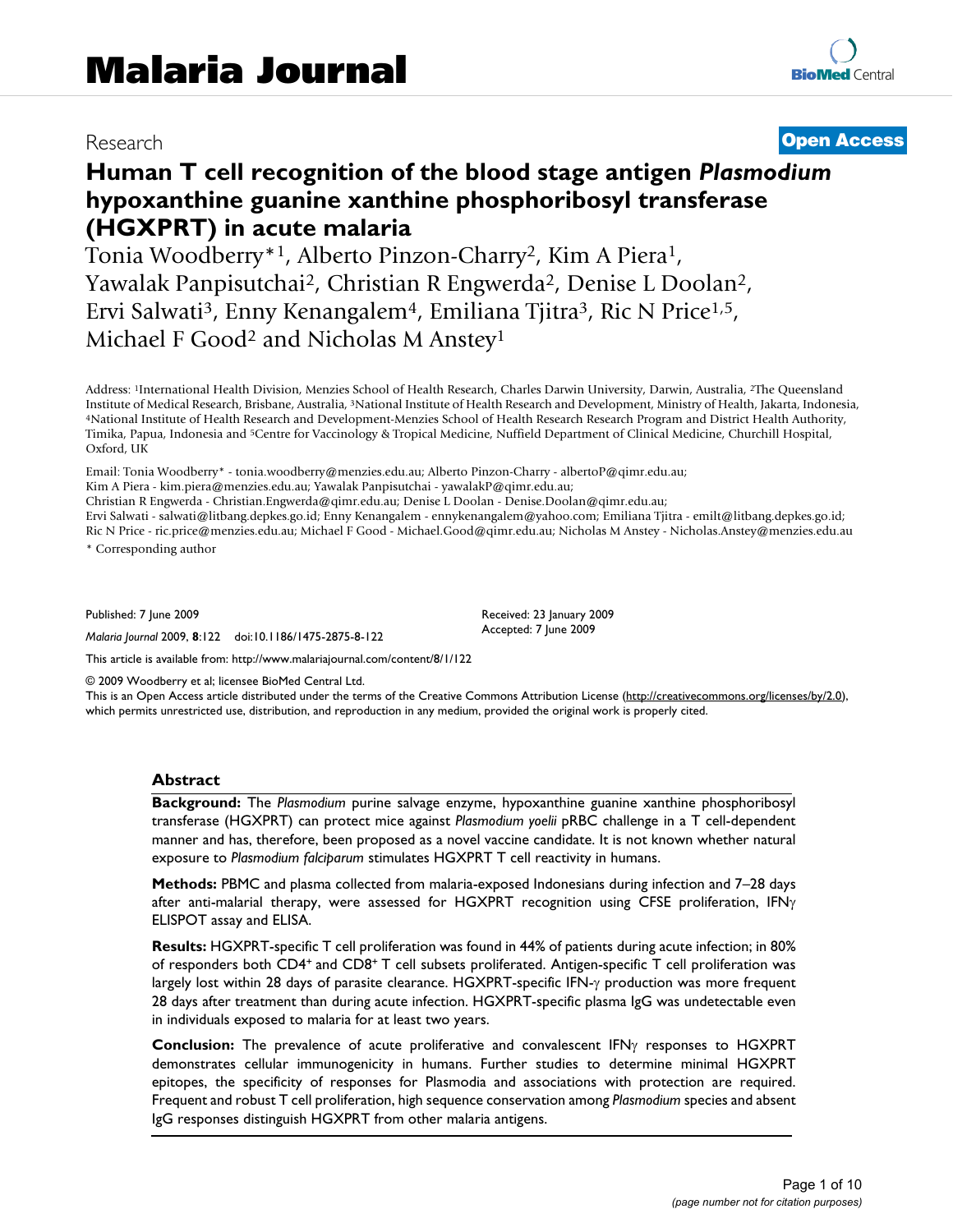## **Background**

Malaria remains a major public health problem and approximately 1 million people continue to die annually from *Plasmodium falciparum* malaria [1]. Correlates of immune protection remain poorly characterized. Of the current malaria vaccine strategies, few have been shown to protect humans from malaria. Irradiated sporozoites confer protection [2,3] and ultra low dose blood parasitized red blood cells (pRBC) have been shown to induce potent cell mediated immunity that may contribute to enhanced resistance to *P. falciparum* infection [4,5]. The pre-erythrocytic stage vaccine RTS,S confers partial but not complete protection against clinical disease [6-8], and a DNA-MVA heterologous prime-boost regimen can protect against sporozoite challenge [9]. All of these strategies elicit cellular immune responses, which contribute to protection [10,11]. Since T cell mediated protection has been demonstrated in the absence of antibodies [4,12-17], the identification of parasite antigens targeted by cellular responses is required to better understand the development of immunity to disease and to identify novel antigens that warrant consideration as potential vaccine candidates.

In mice, the *Plasmodium* purine salvage enzyme, hypoxanthine guanine xanthine phosphoribosyl transferase (HGXPRT), is a target of protective T cells as evidenced by adoptive transfer studies [18]. Because of this, HGXPRT has been proposed as a novel vaccine candidate. HGXPRT is located in electron-dense regions within merozoites and in vesicles within the cytoplasm of infected red cells [19]. Since *P. falciparum* is incapable of *de novo* purine synthesis, HGXPRT is an important enzyme, and is highly conserved amongst *Plasmodium spp.* [20]. The key role of HGXPRT, the substantial sequence homology and the demonstration that T cells specific for *Plasmodium yoelii* and *P. falciparum* HGXPRT in the absence of antibodies confer protection against pRBC challenge in a mouse model raises the question as to whether this region is recognized by humans. Accordingly, this study was designed to determine whether T cell responses to *Plasmodium* HGXPRT, a blood stage antigen, are induced in humans following natural *Plasmodium* exposure. These data confirm that HGXPRT is a target of cell-mediated immunity in humans with frequent and robust T cell responses detected during acute infection.

## **Methods**

## *Study subjects and samples*

Subjects were recruited in Timika, a lowland region of Papua, Indonesia, with endemic unstable malaria transmission of multidrug-resistant *P. falciparum* and *Plasmodium vivax* and annual malaria incidence of 876 per 1,000 person-years [21-23]. Venous blood was collected from patients with acute uncomplicated falciparum malaria

who presented to community or hospital outpatient clinics with fever or history of fever within 48 hours and any parasitaemia, the majority of whom were enrolled in trials of artemisinin combination therapy [22,23]. In a subset of these patients longitudinal samples were collected approximately 7 and 28 days following anti-malarial drug treatment. Two groups of controls were enrolled; (i) asymptomatic malaria-exposed controls, resident in Timika district for at least two years, with no fever or symptoms of malaria within the preceding two weeks and (ii) healthy Australian Red Cross Blood Service donors and laboratory volunteers not exposed to malaria. Plasma and PBMC were cryopreserved for later analysis.

Written informed consent was obtained from all subjects. The study was approved by the Ethics Committees of the National Institute of Health Research and Development, Ministry of Health, Jakarta, Indonesia, Menzies School of Health Research and the Australian Red Cross Blood Service.

#### *Recombinant protein, synthetic peptides and mitogens*

*Plasmodium falciparum* cDNA K1 isolate, PlasmoDB PF10\_0121 [24] coding for HGXPRT was cloned into a pT7-7 expression vector and subsequently transformed into SΦ606 (*ara*, Δ*pro-gpt-lac, thi, hpt, F*- ) *E. coli* cells. The enzyme was then purified to homogeneity to a concentration of ≈7.5 mg ml-1 as described [25]. Mass spectrometry confirmed a molecular weight of 26,231 Da. Recombinant protein was tested for toxicity and mitogenicity in bulk splenocyte cultures prior to use. 1.6–2.0 μg of HGX-PRT protein was used in functional assays. Additionally, twenty two peptides corresponding to the entire *P. falciparum* K1 isolate HGXPRT sequence [26] were produced at the Queensland Institute of Medical Research. Peptides were 20 amino acids in length, overlapping each other by 10 amino acids. 1.6 μg of individual peptides at a purity of >85% were evaluated in functional assays.

Recombinant hexahistidine tagged full-length *P. falciparum* merozoite surface protein 5 (MSP5) [27] and the mitogen phytohaemagglutinin (PHA, Sigma, Missouri, USA) at 5 μg/ml, were used as positive controls.

#### *Sample evaluation*

PBMC from 73 patients with acute and/or convalescent malaria were tested for HGXPRT protein recognition in proliferation and/or ELISPOT assays. The limited number of available cells restricted the number of patients in whom both assays could be performed (Table 1 and Table 2) to 12 subjects Plasma from all 73 subjects evaluated for cellular responsiveness were tested for HGXPRT-reactive immunoglobulins. PBMC from 15 healthy Australian blood donors not exposed to malaria were tested as controls in the proliferation and ELISPOT assays. Plasma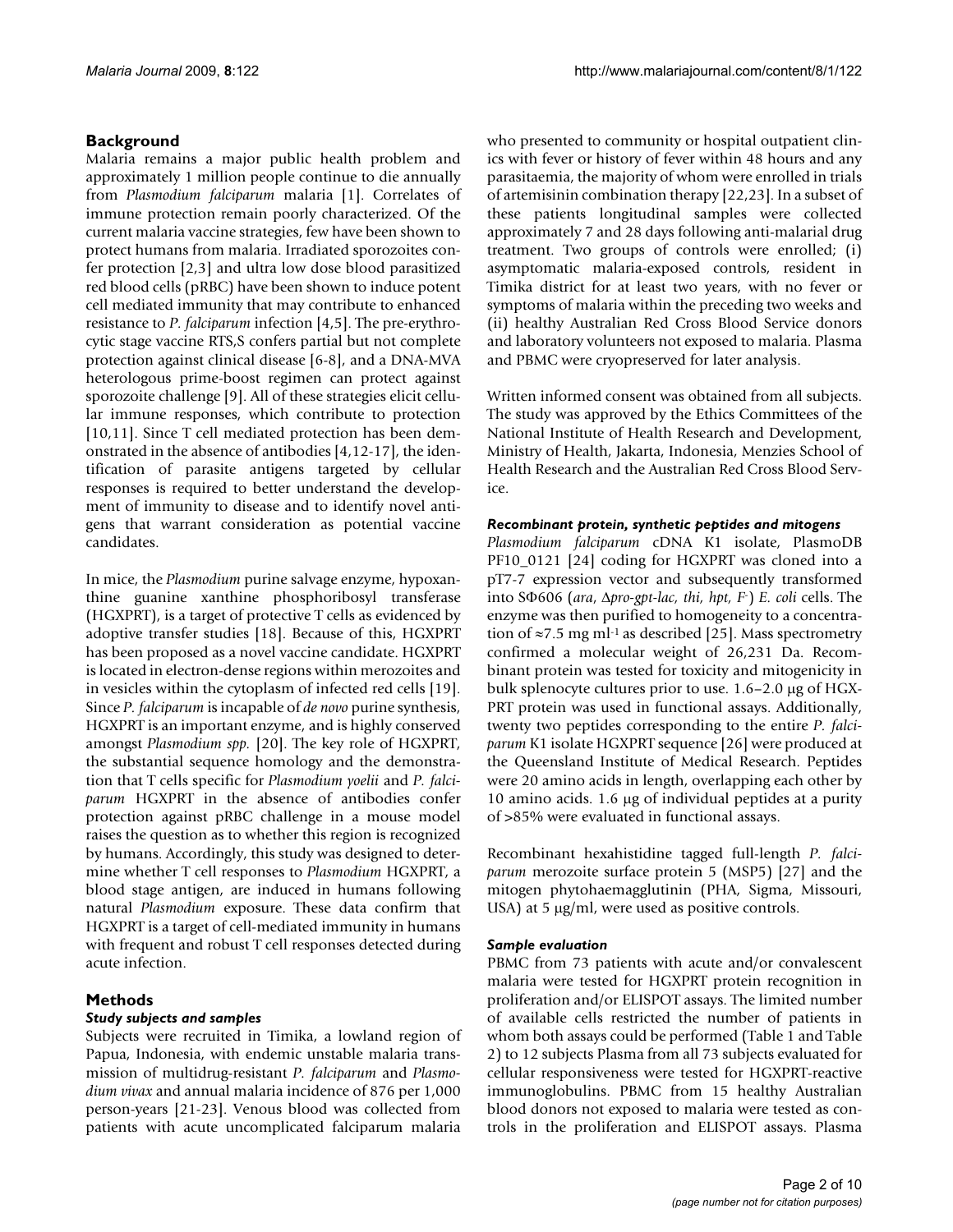|                                 | Day 0                       |                         | Day $28*$  |  |
|---------------------------------|-----------------------------|-------------------------|------------|--|
|                                 | <b>HGXPRT</b> proliferation | No HGXPRT proliferation |            |  |
| Subjects                        | 15                          | 19                      | 12         |  |
| Mean age (range)                | $24(7-55)$                  | $25(12-44)$             | $25(8-43)$ |  |
| Female/male                     | 6/9                         | 7/12                    | 5/7        |  |
| Mean parasites/ $\mu$ L (range) | 13 153 (2 324-30 800)       | 24 102 (255-305 200)    |            |  |

#### **Table 1: Patients with acute and convalescent malaria in which proliferative responses were tested**

\* responses were not stratified by HGXPRT proliferation due to the paucity of proliferation at day 28.

from 37 healthy Australian blood donors were tested as controls in the HGXPRT ELISA.

#### *CFSE proliferation assay*

PBMC resuspended at  $1 \times 10^6$ /mL in PBS 0.1% FCS (GibcoBRL, Life Technologies) were stained with 0.4 μM CFSE (Molecular Probes, CellTrace, Oregon, USA) for five minutes at 37°C and washed according to the manufacturer's instructions. PBMC were then resuspended in RPMI-1640 medium supplemented with 10% FCS (GibcoBRL), 2 mM glutamine, 100 μg per ml streptomycin and 100 units per ml penicillin (GibcoBRL), and incubated at 37°C in 5%  $CO<sub>2</sub>$  for six days in the presence or absence of antigen or peptides. On day 6 cells were stained with cell surface antibodies (anti-CD3, CD4 and CD8; Pharmingen, BD Biosciences, CA, USA), resuspended in 1% paraformaldehyde (Sigma) and tested for fluorescence using a Becton Dickinson FACSCalibur with CellQuest™ Pro version 5.2.1. FACS data were analysed using FlowJo (version 7, Tree Star, Inc. Oregon, USA). Background proliferation was determined by measuring proliferation in media alone. Antigen specific responses were corrected for background proliferation (mean acute background being 11% [n = 37]) and responses  $\geq 10\%$  above background were considered positive) and reported as the percentage of dividing cells. Three acute and one day 28 PBMC sample were excluded from analyses because background media proliferation exceeded 20% and prohibited the determination of positive or negative responses.

#### *CD4+ T cell depletion*

A Dynal® CD4 positive isolation kit (Dynal Biotech, Norway) was used in accordance with the manufacturer's instructions. Cells were stained with anti-CD3, CD4 and CD8 antibodies (Pharmingen) and analysed by flow cytometry to ensure the efficiency of CD4+ T cell removal was ≥ 97%. CD4+ T cell depleted PBMC were tested in proliferation assays as described above.

## *Ex-vivo interferon gamma (IFN-*γ*) ELISPOT assay*

400 000 PBMC were added to individual wells of mixed acetate plates (MAIPS4510, Millipore, UK) previously coated with 5 μg/ml anti-human IFN-γ mAb (clone 1- D1K, Mabtech, Sweden). The ELISPOT plates were incubated overnight at 37 $\degree$ C in 5% CO<sub>2</sub>, and then washed and developed with 1 μg/ml biotinylated anti-human IFN-γ mAb (clone 7-B6-1, Mabtech) followed by streptavidinalkaline phosphatase (AP) (1:1000 Mabtech) and colorimetric AP Kit (BioRad, Hercules, CA, USA). Spots were counted by eye. Positive cytokine responses were based on a chi-square comparison of the odds ratio of IFN-γ secreting cells in the test well and control well [28]. The mitogen PHA was used as a positive control.

#### *HGXPRT ELISA*

NUNC Maxisorp plates coated at 4°C overnight with 0.5 μg/ml HGXPRT protein were blocked for one hour with 5% skim milk in PBS containing 0.05% Tween (Sigma) (PBS-T) and washed with PBS-T. 50 μl of plasma, diluted in PBS-T (1:800 dilution), was added to the plate and the assay was incubated for one hour. Anti-human total IgG HRP (1:2000 dilution, Zymed, California, USA) was added and the colour developed using TMB (Zymed). The colour reaction was stopped with 1 M HCl and the absorbance read at 450 nm. The binding of antibodies in plasma from 37 unexposed donors was used to define the cut-off (mean  $OD + 3 SD$ ) of positive responses at 38  $\mu$ g/ mL. ChromPure human IgG (Jackson ImmunoResearch

**Table 2: Patients with acute and convalescent malaria in which ELISPOT responses were tested**

|                           | Day $0^*$         | Day 28                 |                    |  |
|---------------------------|-------------------|------------------------|--------------------|--|
|                           |                   | <b>HGXPRT</b> response | No HGXPRT response |  |
| Subjects                  | 12                | 10                     |                    |  |
| Mean age (range)          | $25(3-50)$        | $23(13-43)$            | $30(7-60)$         |  |
| Female/male               | 2/10              | 4/6                    | 4/5                |  |
| Mean parasites/µL (range) | 4911 (423-15 912) |                        |                    |  |

 $*$  responses were not stratified by HGXPRT recognition due to the paucity of IFN<sub>Y</sub> secretion at day 0.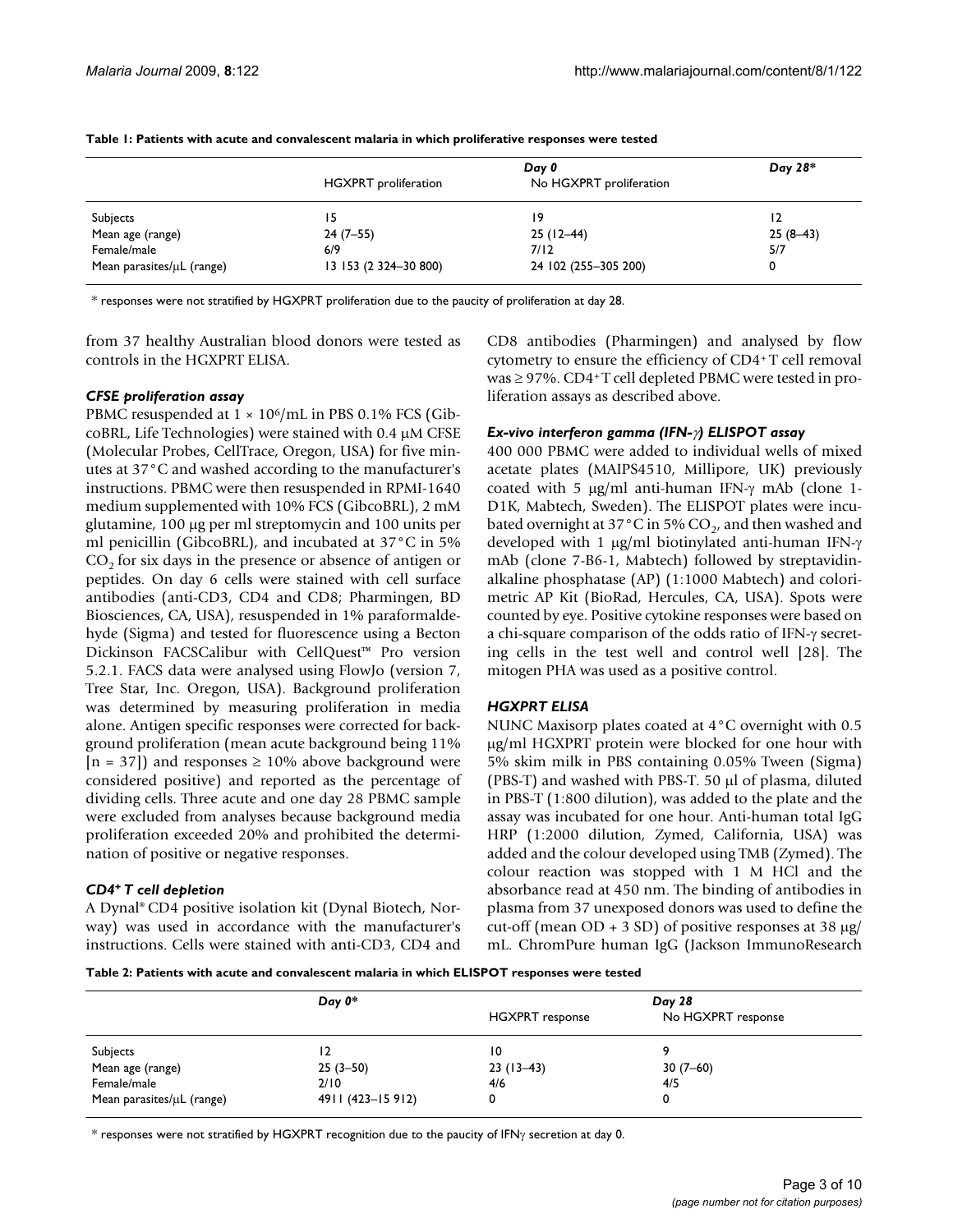Laboratories, Pennsylvania, USA) was used as a standard following dilution in PBS to 0–300 ng/mL, permitting quantitation of antibody responses.

## *Cytometric bead array*

Cell culture supernatant from CFSE labelled PBMC were collected 18, 36 and 65 hours following no antigen, HGX-PRT or PHA stimulation. Supernatant samples were tested for IL-2, IL-4, IL-6, IL-10, TNF and IFN- $\gamma$  using a Th1/Th2 cytometric bead array kit (BD Biosciences, California, USA) according to the manufacturer's instructions.

## *Statistical methods*

Data were analysed using SPSS for Windows (version 15 SPSS Inc, Chicago, Illinois, USA). The Mann-Whitney U test or Kruskal-Wallis method were used for nonparametric comparisons, and Student's t-test or one-way analysis of variance for parametric comparisons. For categorical variables, percentages and corresponding 95% confidence intervals (95% CI) were calculated using Wilson's method. Proportions were examined using  $\chi^2$  with Yates' correction or by Fisher's exact test.

## **Results**

### *HGXPRT-specific T cell proliferation during acute malaria and in convalescence*

To evaluate whether *P. falciparum* exposure induced T cell responses that recognize HGXPRT, cross-sectional PBMC collected during acute symptomatic malaria and one month after anti-malarial treatment were tested for proliferation in response to recombinant HGXPRT. During acute malaria HGXPRT was recognized by 44% (15/34) of subjects (Table 1). In 80% (12/15) of responders, both CD4+ and CD8+ T cells proliferated to HGXPRT protein with no significant differences between the two cell types (Figure 1A). In two additional subjects only CD4+ T cells responded and in another only CD8+ T cells proliferated. Median proliferative responses were 29% (range 10–74) and 31% (range 13–71) for CD4+ and CD8+ T cells respectively. There was no significant difference in the age, gender, or baseline parasitaemia between the 15 subjects with proliferative responses and the 19 without (Table 1). In the PBMC collected 28 days following anti-malarial treatment, proliferative responses were significantly less frequent, with HGXPRT CD4+ T cell proliferation detected in only one subject  $(1/12, p = 0.035,$  Figure 1A).

To confirm the short duration of HGXPRT proliferative responses, eight additional acute malaria subjects with paired day 0 and day 7 and/or day 28 post treatment samples were tested for proliferation in response to recombinant HGXPRT. PBMC proliferated to HGXPRT in five subjects (62.5%) during acute malaria (day 0), in only one patient seven days after treatment and in none by day 28, despite PHA responsiveness at each time point (Figure

1B). These data confirm the cross sectional results where proliferative responses were most frequent during acute disease.

None of the PBMC from 15 malaria-unexposed controls proliferated in response to HGXPRT protein. PHA induced CD4+ and CD8+ T cell proliferation in all subjects tested with no significant difference in the magnitude of PHA responses between the patients with malaria and non-exposed controls.

*CD8+ T cells do not proliferate after CD4+ T cell depletion* The frequent detection of CD8+ T cell proliferation in response to soluble HGXPRT in acute malaria indicated that responsiveness differed between humans and the experimental murine malaria model [18]. To determine whether the HGXPRT CD8+ T cell proliferation was dependent on CD4+ T cell co-activation, CFSE proliferation was tested following CD4+ T cell depletion in three acute malaria subjects who had demonstrated CD4+ and CD8+ T cell responses to HGXPRT. In each subject, CD8+ T cells failed to proliferate in response to HGXPRT following CD4+ T cell depletion (Figure 2) despite responding to PHA. These data suggest a general requirement for CD4+T cells for optimal CD8+ T cell proliferation in response to HGXPRT protein in the *in vitro* cell culture system. Nondepleted PBMC from three acute symptomatic exposed and three unexposed subjects that did not proliferate in response to HGXPRT also failed to respond following CD4+ T cell removal. This suggests that suppression by regulatory CD4+ T cells, known to be increased in falciparum malaria [29], did not account for the failure to respond to HGXPRT.

## *Recognition of HGXPRT peptides*

The frequent detection of HGXPRT T cell proliferation in PBMC from people with acute malaria suggests that HGX-PRT is antigenic. To partially map the region within the protein targeted by T cell responses, peptides 20 amino acids in length with a 10 amino acid overlap based on the *Plasmodium* K1 sequence were synthesized. The alignment of *P. falciparum*, *P. vivax* and human HG(X)PRT protein sequences shows 39% identity (Figure 3). Due to constraints on PBMC availability from acute malaria patients, we combined peptides to create an N-terminal pool (containing 10 peptides covering the first 110 amino acids) and a C-terminal pool. Both peptide pools were tested for the ability to stimulate T cells from eleven acute malaria subjects in CFSE proliferation assays.

T cells from 36% (4/11) of subjects proliferated to the peptide pools. The N-terminal peptide pool was recognized by two subjects (with CD4+ T cell proliferation in one subject and CD4+ and CD8+ T cells proliferation in the other) and the C-terminal peptide pool was recognized by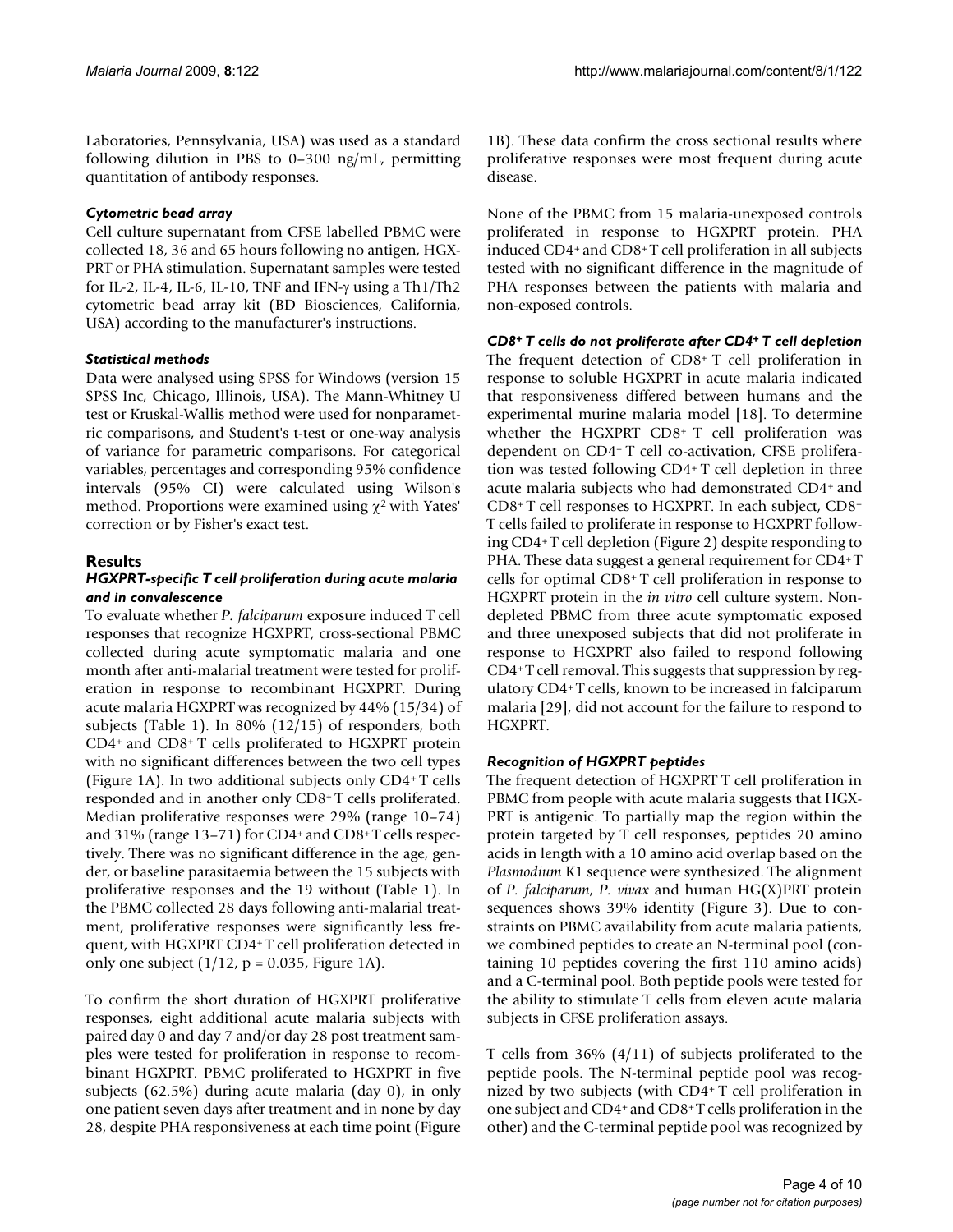

#### Figure 1

Lymphocyte proliferation to HGXPRT in acute and convalescent malaria. CD4<sup>+</sup> and CD8<sup>+</sup> T cell division following PBMC stimulation with HGXPRT expressed as the percentage of CFSE dim cells following background subtraction. A. PBMC response in 34 acute (day 0) and 12 convalescent (day 28) subjects. The proportion with proliferation at day 28 was significantly less than at day 0 (p = 0.035). No HGXPRT proliferation was detected in 15 malaria unexposed controls. The horizontal solid line represents the group median and the dotted line the background cut-off for positive responses. B. Longitudinal HGX-PRT responses in 5 subjects during acute malaria (day 0) and 7 and 28 days after drug treatment.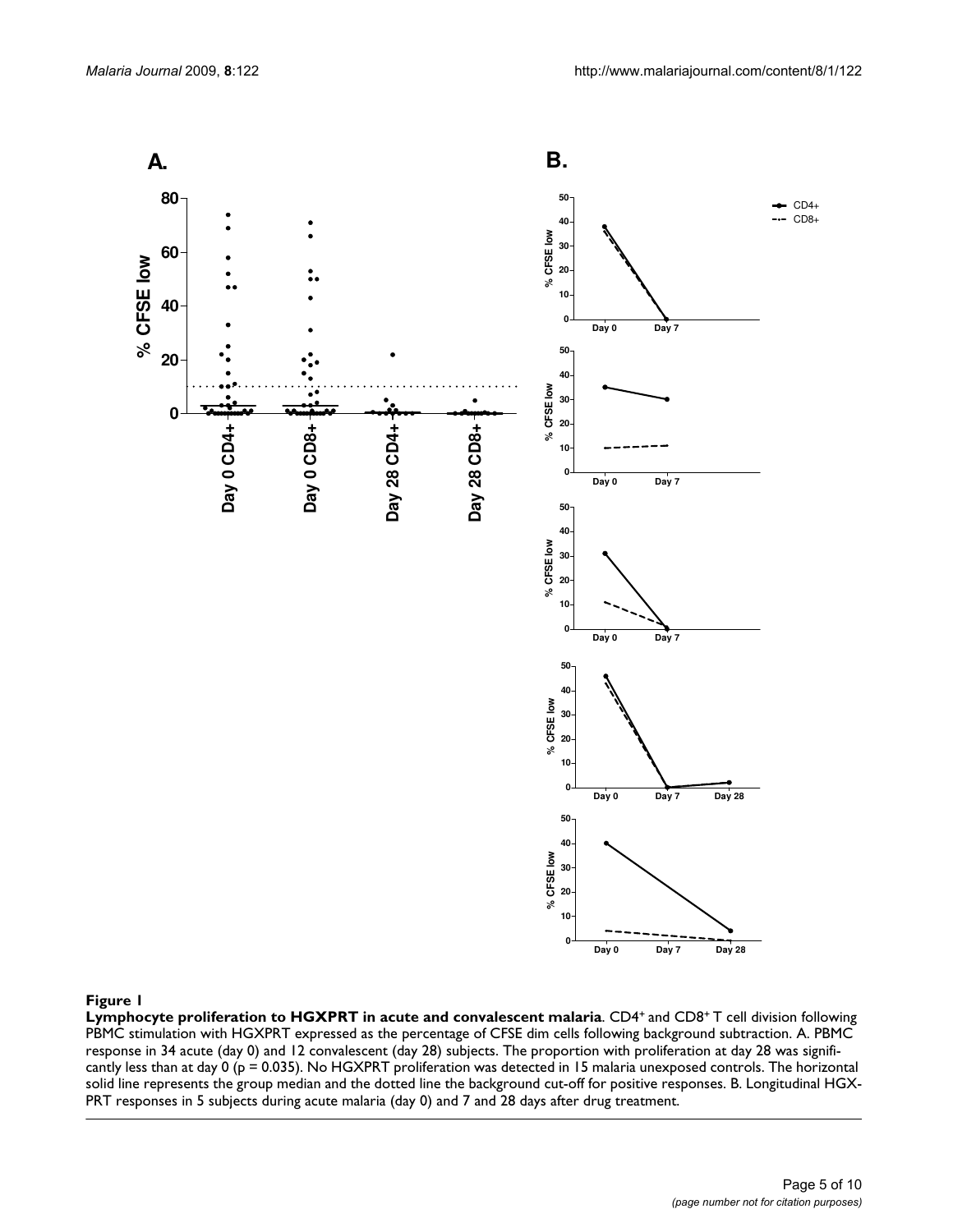



**Day 6** 

**C. PBMC no antigen** 



**D. PBMC HGXPRT** 



 $\frac{1}{10}$ 

10<br>CFSE

**E. CD4<sup>+</sup> T cell depletion HGXPRT** 



## **Figure 2**

**Loss of proliferation to HGXPRT following CD4+ T cell depletion**. Detection of HGXPRT-specific CD4+ or CD8+ T cells from a representative patient with acute falciparum malaria; (A) before and (B) after CD4+ T cell depletion. Day 6 CFSE CD8+ and CD4+ T cell proliferative responses in response to (C) no antigen and (D) HGXPRT before and (E) after CD4+ T cell depletion. The percentages represent the proportion of CFSE low CD4<sup>+</sup> and CD8<sup>+</sup> T cells in culture. A similar result was observed in two other subjects.

two subjects (with CD4+ and CD8+ T cell proliferation in both). CD4+ T cell responses were of a similar magnitude to CD8+ T cell responses (data not shown). No responses were detected in PBMC from 9 unexposed control blood donors.

As *Plasmodium* spp have an additional eight amino acids compared to human  $HG(X)$ PRT at the N-terminus, peptides #1 and #2 covering the first 30 amino acids from the N-terminal were evaluated in proliferation assays (Figure 3). PBMC from six selected acute malaria subjects known to respond to HGXPRT were evaluated and three responded to the peptides with CD4+ and CD8+ T cell proliferation, demonstrating T cell recognition of the N-terminus in a subset of individuals.

## *Cytokine production in response to HGXPRT*

IFN-γ has been identified as a cytokine capable of mediating potent anti-malarial immunity [30]. Therefore, PBMC collected during acute infection and in convalescence were tested for IFN-γ production in response to recombinant HGXPRT using ELISPOT. In contrast to the early detection of T cell proliferative responses, IFN-γ secretion was greater in convalescence (53%, 10/19 day 28) than during acute infection (17%,  $2/12$  day 0; p = 0.065), with significantly more numerous spot-forming cells ( $p = 0.04$ , Figure 4). All PBMC produced IFN-γ in response to PHA and no HGXPRT responses were detected in unexposed control samples. There were no significant differences in age, sex, baseline parasitaemia or response to treatment between the HGXPRT ELISPOT responders and nonresponders (Table 2).

Among the 12 samples with sufficient cells to permit the evaluation of both HGXPRT proliferation and IFN-γ secretion, convalescent day 28 samples from six subjects responded in the ELISPOT assay but did not proliferate to HGXPRT. Two additional convalescent samples responded in neither assay. For the acute samples; three did not respond in the ELISPOT or proliferation assay while only proliferation was detected in the fourth sample. These results indicate dissociation between T cell proliferation and IFN-γ secretion in the T cell response to HGXPRT.

To examine whether the loss of proliferative responses in convalescence may be associated with Th2 cytokine production, culture supernatants from acute and convalescent PBMC  $(n = 4)$  following HGXPRT stimulation were also tested for IL-2, IL-4, IL-6, IL-10 and TNF cytokines. IL-6 (range 0.85–11.9 ng/mL), IL-10 (range 0.005–0.08 ng/ mL), and TNF (range 0.03–4.4 ng/mL) were detected in supernatants from all acute and convalescent PBMC at each time-point (18, 36 and 65 hours) following HGXPRT stimulation. However, as noted for IFN-γ only IL-10 secre-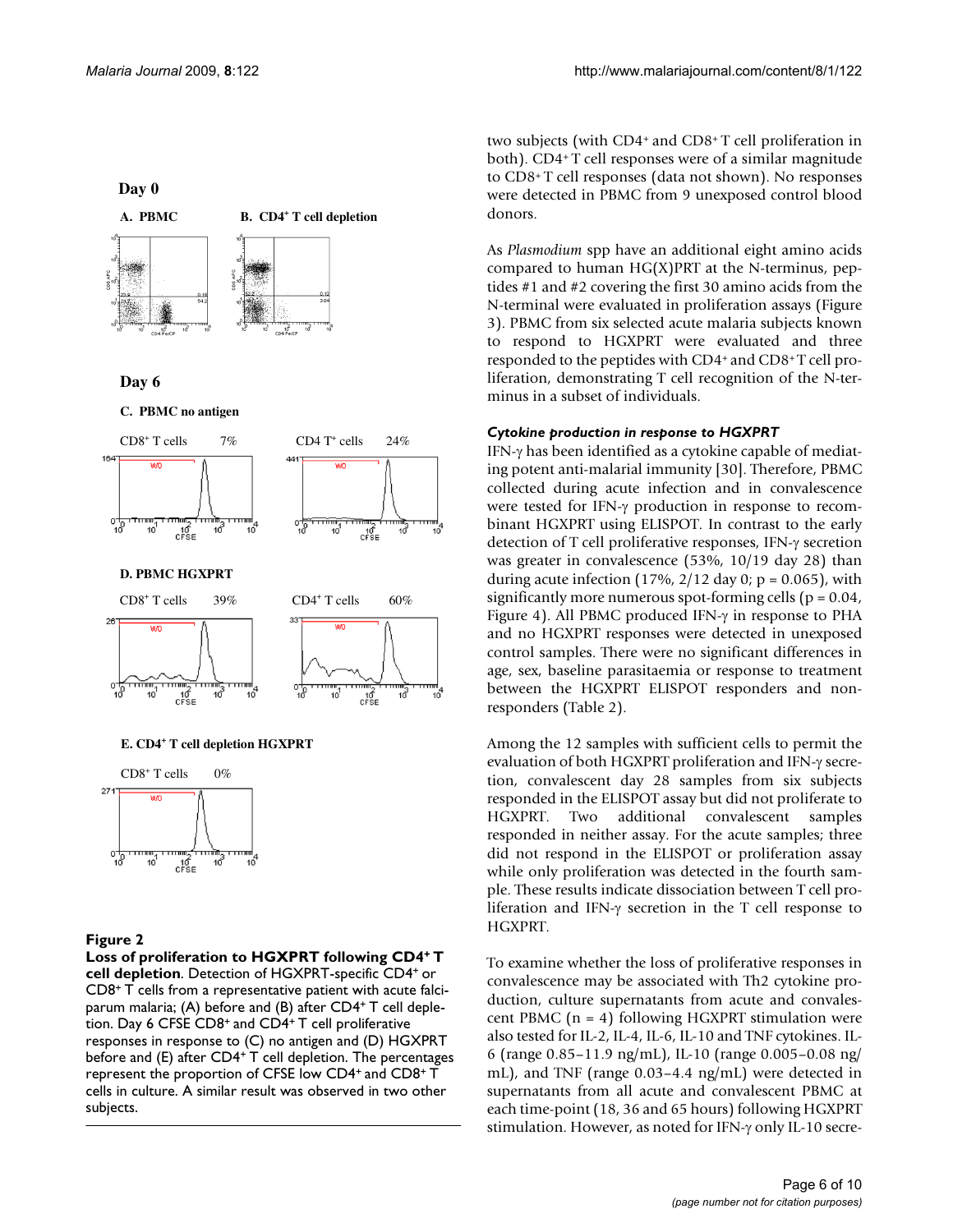|                                                                            |                                                                                                                                                                                                                                                                                                                                                                                       | 15                                                                                                                                                                                                                                                                                                                                                                                                                                 | 25 35 | 45                               | 55 |
|----------------------------------------------------------------------------|---------------------------------------------------------------------------------------------------------------------------------------------------------------------------------------------------------------------------------------------------------------------------------------------------------------------------------------------------------------------------------------|------------------------------------------------------------------------------------------------------------------------------------------------------------------------------------------------------------------------------------------------------------------------------------------------------------------------------------------------------------------------------------------------------------------------------------|-------|----------------------------------|----|
| Pf K1                                                                      |                                                                                                                                                                                                                                                                                                                                                                                       | MPIPNNPGAG ENAFDPVFVK DDDGYDLDSF MIPAHYKKYL TKVLVPNGVI KNRIEKLAYD                                                                                                                                                                                                                                                                                                                                                                  |       |                                  |    |
| Pf FCR-3 MPIPNNPGAG ENAFDPVFVN DDDGYDLDSF MIPAHYKKYL TKVLVPNGVI KNRIEKLAYD |                                                                                                                                                                                                                                                                                                                                                                                       |                                                                                                                                                                                                                                                                                                                                                                                                                                    |       |                                  |    |
| Pv MKIPNNPGAG ENALEPIYIK DDDGYDIDTF LIPDHYKNYI TKVLIPNGVL KNRIEKLAFD       |                                                                                                                                                                                                                                                                                                                                                                                       |                                                                                                                                                                                                                                                                                                                                                                                                                                    |       |                                  |    |
| Human MATRS-PGV- ------VISD DEPGYDLDLF CIPNHYAEDL ERVFIPHGLI MDRTERLARD    |                                                                                                                                                                                                                                                                                                                                                                                       |                                                                                                                                                                                                                                                                                                                                                                                                                                    |       |                                  |    |
|                                                                            | $\overline{x}$ , $\overline{x}$ , $\overline{x}$ , $\overline{x}$ , $\overline{x}$ , $\overline{x}$ , $\overline{x}$ , $\overline{x}$ , $\overline{x}$ , $\overline{x}$ , $\overline{x}$ , $\overline{x}$ , $\overline{x}$ , $\overline{x}$ , $\overline{x}$ , $\overline{x}$ , $\overline{x}$ , $\overline{x}$ , $\overline{x}$ , $\overline{x}$ , $\overline{x}$ , $\overline{x}$ , |                                                                                                                                                                                                                                                                                                                                                                                                                                    |       |                                  |    |
|                                                                            |                                                                                                                                                                                                                                                                                                                                                                                       |                                                                                                                                                                                                                                                                                                                                                                                                                                    |       |                                  |    |
|                                                                            |                                                                                                                                                                                                                                                                                                                                                                                       | 65 75 85 95 105 115                                                                                                                                                                                                                                                                                                                                                                                                                |       |                                  |    |
| Pf K1 IKKVYNNEEF HILCLLKGSR GFFTALLKHL SRIHNYSAVE MSKPLFGEHY VRVKSYCNDQ    |                                                                                                                                                                                                                                                                                                                                                                                       |                                                                                                                                                                                                                                                                                                                                                                                                                                    |       |                                  |    |
| Pf FCR-3 IKKVYNNEEF HILCLLKGSR GFFTALLKHL SRIHNYSAVE TSKPLFGEHY VRVKSYCNDQ |                                                                                                                                                                                                                                                                                                                                                                                       |                                                                                                                                                                                                                                                                                                                                                                                                                                    |       |                                  |    |
| PV IKQVYRNEEF HVICLLKGSR GFFSALLKYL NRIHNYSSTE SPKHLYVEHY VRVKSYCNDQ       |                                                                                                                                                                                                                                                                                                                                                                                       |                                                                                                                                                                                                                                                                                                                                                                                                                                    |       |                                  |    |
| Human  VMKEMGGHHI VALCVLKGGY KFFADLLDYI KALNRNSDRS IP---MTVDF IRLKSYCNDQ   |                                                                                                                                                                                                                                                                                                                                                                                       |                                                                                                                                                                                                                                                                                                                                                                                                                                    |       |                                  |    |
|                                                                            | $\vdots$ $\vdots$ $\vdots$ $\vdots$ $\vdots$ $\vdots$ $\vdots$ $\vdots$ $\vdots$ $\vdots$ $\vdots$ $\vdots$ $\vdots$ $\vdots$ $\vdots$ $\vdots$ $\vdots$ $\vdots$ $\vdots$ $\vdots$ $\vdots$ $\vdots$ $\vdots$ $\vdots$ $\vdots$ $\vdots$ $\vdots$ $\vdots$ $\vdots$ $\vdots$ $\vdots$ $\vdots$ $\vdots$ $\vdots$ $\vdots$ $\vdots$ $\vdots$                                          |                                                                                                                                                                                                                                                                                                                                                                                                                                    |       |                                  |    |
|                                                                            |                                                                                                                                                                                                                                                                                                                                                                                       |                                                                                                                                                                                                                                                                                                                                                                                                                                    |       |                                  |    |
|                                                                            |                                                                                                                                                                                                                                                                                                                                                                                       | $125$ $135$ $145$ $155$ $165$ $175$                                                                                                                                                                                                                                                                                                                                                                                                |       |                                  |    |
|                                                                            |                                                                                                                                                                                                                                                                                                                                                                                       |                                                                                                                                                                                                                                                                                                                                                                                                                                    |       |                                  |    |
| Pf K1                                                                      |                                                                                                                                                                                                                                                                                                                                                                                       | STGTLEIVS- EDLSCLKGKH VLIVEDIIDT GKTLVKFCEY LKKFEIKTVA IACLFIKRTP                                                                                                                                                                                                                                                                                                                                                                  |       |                                  |    |
| Pf FCR-3 STGTLEIVS- EDLSCLKGKH VLIVEDIIDT                                  |                                                                                                                                                                                                                                                                                                                                                                                       |                                                                                                                                                                                                                                                                                                                                                                                                                                    |       | GKTLVKFCEY LKKFEIKTVA IACLFIKRTP |    |
| Pv                                                                         | SLDRIEIVS- EDLSCLKDKH VLIVEDIIDT                                                                                                                                                                                                                                                                                                                                                      |                                                                                                                                                                                                                                                                                                                                                                                                                                    |       | GKTLLKFCEY LKKFEVKTIA ITCLFIKRTP |    |
| Human STGDIKVIGG DDLSTLTGKN VLIVEDIIDT                                     |                                                                                                                                                                                                                                                                                                                                                                                       |                                                                                                                                                                                                                                                                                                                                                                                                                                    |       | GKTMOTLLSL VROYNPKMVK VASLLVKRTP |    |
|                                                                            |                                                                                                                                                                                                                                                                                                                                                                                       | * . ::::. .*** * .*: ********** ***: .::::: *:*: ****                                                                                                                                                                                                                                                                                                                                                                              |       |                                  |    |
|                                                                            |                                                                                                                                                                                                                                                                                                                                                                                       |                                                                                                                                                                                                                                                                                                                                                                                                                                    |       |                                  |    |
|                                                                            |                                                                                                                                                                                                                                                                                                                                                                                       | 185 195 205 215 225                                                                                                                                                                                                                                                                                                                                                                                                                |       |                                  |    |
| Pf K1 LWNGFKADFV GFSIPDHFVV GYSLDYNEIF RDLDHCCLVN DEGKKKYKAT SL            |                                                                                                                                                                                                                                                                                                                                                                                       |                                                                                                                                                                                                                                                                                                                                                                                                                                    |       |                                  |    |
| Pf FCR-3 LWNGFKADFV GFSIPDHFVV GYSLDYNEIF                                  |                                                                                                                                                                                                                                                                                                                                                                                       |                                                                                                                                                                                                                                                                                                                                                                                                                                    |       | RDLDHCCLVN DEGKKKYKAT SL         |    |
| PV LWNGFKADFV GFSIPDAFVV GYSLDYNEKF                                        |                                                                                                                                                                                                                                                                                                                                                                                       |                                                                                                                                                                                                                                                                                                                                                                                                                                    |       | RDLDHLCLVN DEGIKKFR-- --         |    |
| Human RSVGYKPDFV GFEIPDKFVV GYALDYNEYF RDLNHVCVIS ETGKAKYKA- --            |                                                                                                                                                                                                                                                                                                                                                                                       | $\overline{x}$ $\overline{x}$ $\overline{x}$ $\overline{x}$ $\overline{x}$ $\overline{x}$ $\overline{x}$ $\overline{x}$ $\overline{x}$ $\overline{x}$ $\overline{x}$ $\overline{x}$ $\overline{x}$ $\overline{x}$ $\overline{x}$ $\overline{x}$ $\overline{x}$ $\overline{x}$ $\overline{x}$ $\overline{x}$ $\overline{x}$ $\overline{x}$ $\overline{x}$ $\overline{x}$ $\overline{x}$ $\overline{x}$ $\overline{x}$ $\overline{x$ |       |                                  |    |

#### **Figure 3**

*Plasmodium* **and** *Homo sapiens* **HG(X)PRT sequence alignment**. Sections highlighted in grey, and marked with an asterix [\*] show identical amino acids in the four sequences. A colon [:] indicates highly conserved amino acids and a single dot [.] indicates reasonable conservation between the Plasmodial (accession number; XP\_001614435, P07833, P20035) and human HG(X)PRT (NP\_000185) sequences.

tion increased in convalescence (day 7 or day 28) relative to paired acute infection samples, by a median of 35%  $[IQR 32-55\%; p = 0.005]$ .

#### *No detection of* **Plasmodium** *HGXPRT-specific IgG*

HGXPRT reactive immunoglobulin was assessed in the plasma of 80 Timika residents with acute malaria and 34 convalescent samples. The set included all people in whom cellular responses were tested plus an additional 85 asymptomatic Timika residents exposed to malaria for a minimum of two years. HGXPRT-specific IgG responses were not detected during acute infection nor 28 days after treatment in any subject, including when plasma was tested at a 1:400 dilution. The lack of HGXPRT-specific IgG responses contrasted with the frequent detection of convalescent IgG antibody responses to MSP5 in the same samples [27] (Figure 5).

#### **Discussion**

This study represents the first characterisation of human cellular responses to *Plasmodium* HGXPRT, a blood stage

antigen demonstrated to be recognized by protective T cells in pre-clinical studies [18]. Cellular recognition of *Plasmodium* HGXPRT during acute and convalescent malaria was identified, with antigen-specific proliferation frequently detected during acute infection but rarely in convalescence, and IFN-γ secretion detected predominantly during convalescence. These data show that HGX-PRT is immunogenic in humans and suggest natural acute exposure frequently results in expansion of HGXPRT-specific T cells, which secrete IFN-γ in convalescence.

T cell proliferative responses to protein and peptides derived from *Plasmodium* HGXPRT were mediated by both CD4+ and CD8+ T cells, and CD8+ T cell proliferation was CD4+ T cell-dependent in accord with data from human studies with other antigens [31,32]. The frequent detection of HGXPRT proliferation only during acute infection is in agreement with longitudinal studies reporting shortlived proliferative responses following acute infection [33,34], but contrasts with other studies showing diminished proliferative responses during acute malaria infec-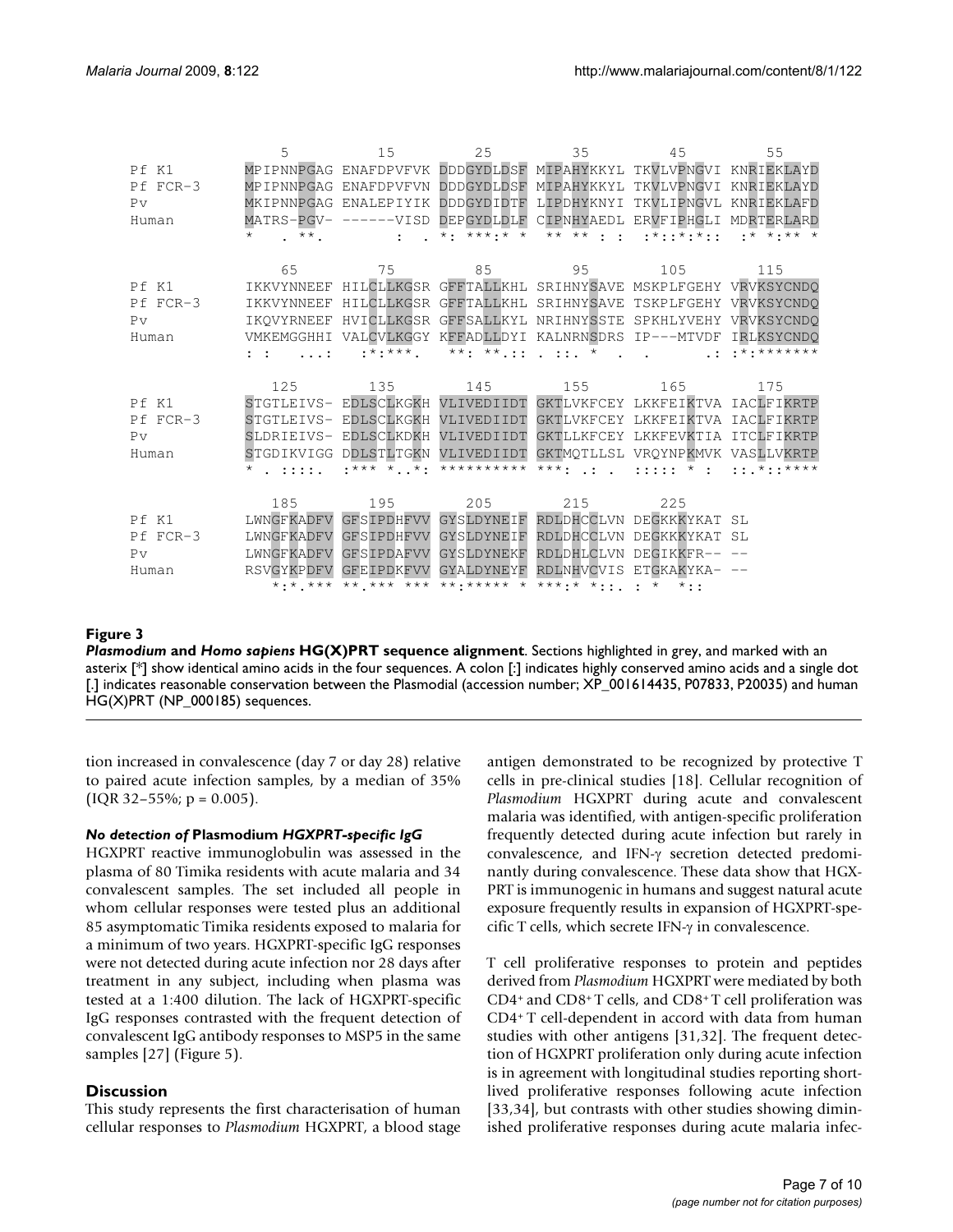

#### Figure 4

**Lymphocyte IFN-**γ **secretion to HGXPRT in acute and convalescent malaria: Ex-vivo ELISPOT detection of IFN-**γ **secretion following HGXPRT stimulation**. PBMC responses in 12 acute (day 0) and 19 convalescent (day 28) subjects are shown after background subtraction. Spot forming cells were significantly more numerous during convalescence ( $p = 0.04$ ). The horizontal solid line represents the group median and the dotted line the background cut-off for positive responses.

tion and heightened responses in convalescence [35-37]. These differences may be due to the properties of the antigens tested and the genetic background and immune status of the population evaluated. In the current study, HGXPRT T cell proliferative responses diminished as the parasite burden was cleared in parallel with the increased detection of IFN-γ and IL-10 secretory responses. The loss of detectable HGXPRT-specific proliferative responses in convalescence may reflect the maturation of T cell responses from an acute primarily proliferative phase to an effector phase with elevated IL-10 [38], alternatively, the parasite-specific CD4+ T cell responses may be deleted as occurs following rodent *Plasmodium* infection [39].

The more prevalent detection of HGXPRT-specific IFN-γ responses in convalescence was in accordance with other studies [36,40]. IFN-γ effector function appeared independent of the parasite burden and independent of proliferation. The dissociation between proliferative and secretory responses is in agreement with studies of HGX-PRT T cell responses in a murine model of natural immunity (Yawalak Panpisutchai, personal communication) and human responses to other malaria antigens [41-43].

Limitations of this study include an inability to study HLA- and ethnically-matched malaria unexposed con-



#### **Figure 5**

**Antibody responses to** *P. falciparum* **HGXPRT and MSP5**. Plasma IgG responses in 37 unexposed donors, 85 malaria exposed asymptomatic controls and 80 people with acute malaria (72 tested for MSP5 recognition). The solid line represents the group median and the dotted line the cut-off for positive responses as defined in the methods.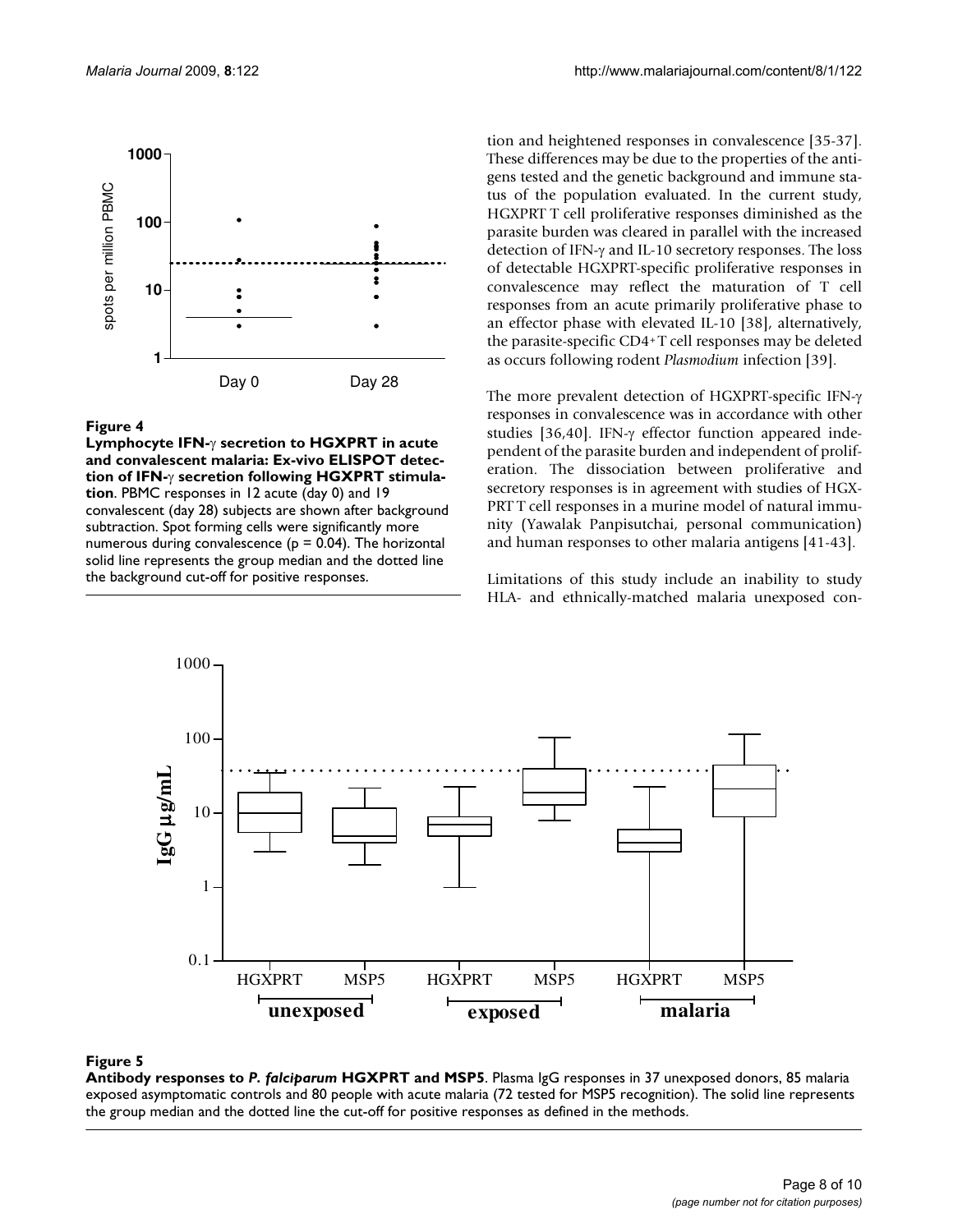trols, however, the use of Australian controls showed that proliferative responses in the malaria-exposed individuals were not non-specific or a mitogen response. Given the sequence conservation between *Homo sapiens* and *Plasmodium* HG(X)PRT, it is possible that the cellular responses identified in the present study may recognize structures close to self; also there is potential for HGXPRT vaccination to induce autoimmunity. While further development of this antigen would require exclusion of these possibilities, the characterisation of minimal epitopes conserved among *Plasmodium* species but distinct from human HG(X)PRT would mitigate against this potential.

No HGXPRT IgG reactivity was identified in the study cohort tested, suggesting natural exposure fails to stimulate memory B cell responses. The absence of HGXPRT IgG was not caused by lack of sufficient malaria exposure or a deficit in IgG production as all asymptomatic subjects had lived in a malaria-endemic area for a period of at least two years, and plasma MSP5 IgG responses were frequently detected in the same patients [27]. The absence of IgG reactivity distinguishes HGXPRT from the majority of other malaria antigens.

The detection of both CD4+ and CD8+ HGXPRT reactive T cells and the absence of HGXPRT specific IgG responses in people with acute malaria indicates that natural exposure generates different immune responsiveness to that of the *P. yoelii* experimental murine malaria model. Such differences illustrate the importance of evaluating immunological responses in human infection.

## **Conclusion**

CD4 T cells recognizing HGXPRT confer protection in a murine malaria model and the current study now demonstrates robust T cell proliferation to *Plasmodium* HGXPRT protein and peptides during human malaria infection. Further studies to determine minimal HGXPRT epitopes, the specificity of responses for *Plasmodium* spp. and associations with protection are required. Frequent and robust T cell recognition, high sequence conservation among *Plasmodium* spp. and absent IgG responses distinguish HGXPRT from other malaria antigens.

## **Competing interests**

The authors declare that they have no competing interests.

## **Authors' contributions**

Study conceptualization and design: TW, APC, CRE, DLD, MG, NMA. Cohort recruitment and sample processing: KP, RNP, EK, ET, NMA. HGXPRT recombinant protein preparation: YP. Testing of PBMC & plasma: TW, KP, ES. Data analysis: TW, KP. Manuscript preparation: TW, APC, KP, YP, CRE, ES, EK, ET, RNP, DLD, MG, NMA. All authors have read and approved the final manuscript.

## *Conference presentations*:

Keystone Symposia, Malaria: Immunology, Pathogenesis and Vaccine Perspectives June 2008 Alpbach, Austria. Oral presentation. Human T cell recognition of the novel vaccine target *Plasmodium* HGXPRT following natural parasite exposure.

### **Acknowledgements**

The study was funded by the National Health and Medical Research Council of Australia (Program Grants 290208 and 496600, and ICRG 283321) and the Wellcome Trust (ICRG GR071614MA). RP is supported by a Wellcome Trust Career Development Award. NA is supported by an NHMRC Practitioner Fellowship. APC is supported by an NHMRC postdoctoral fellowship ID: 443041.

We thank Dianne Keough for the provision of HGXPRT and Ross Coppel and Harini D. de Silva for the supply of the MSP5 protein. We thank Ferryanto Chalfein, Buhari, Prayoga, Roesmini, Yoshi Elvi for technical and logistical assistance; Hadjar Siswantoro, Alison Ratcliff and Mitra Masyarakat Hospital staff for clinical support; Mauritz Okeseray, Erna Tresnaningsih, Jeanne Rini and Paulus Sugiarto for support; the staff of PT Freeport Indonesia Public Health & Malaria Control Department, International SOS and Lembaga Pengembangan Masyarakat Amungme Kamoro for support and technical assistance in the community-based studies. Cross checking of slides was carried out by Ferryanto Chalfein (Timika) and Budi Prasetyorini (NIHRD, Jakarta). We acknowledge the support of the ARCBS.

#### **References**

- 1. Snow RW, Guerra CA, Noor AM, Myint HY, Hay SI: **The global distribution of clinical episodes of** *Plasmodium falciparum* **[malaria.](http://www.ncbi.nlm.nih.gov/entrez/query.fcgi?cmd=Retrieve&db=PubMed&dopt=Abstract&list_uids=15759000)** *Nature* 2005, **434:**214-217.
- 2. Clyde DF, Most H, McCarthy VC, Vanderberg JP: **[Immunization of](http://www.ncbi.nlm.nih.gov/entrez/query.fcgi?cmd=Retrieve&db=PubMed&dopt=Abstract&list_uids=4583408) [man against sporozite-induced falciparum malaria.](http://www.ncbi.nlm.nih.gov/entrez/query.fcgi?cmd=Retrieve&db=PubMed&dopt=Abstract&list_uids=4583408)** *Am J Med Sci* 1973, **266:**169-177.
- 3. Hoffman SL, Goh LM, Luke TC, Schneider I, Le TP, Doolan DL, Sacci J, de la Vega P, Dowler M, Paul C, *et al.*: **Protection of humans against malaria by immunization with radiation-attenuated** *Plasmodium falciparum [sporozoites.](http://www.ncbi.nlm.nih.gov/entrez/query.fcgi?cmd=Retrieve&db=PubMed&dopt=Abstract&list_uids=11930326)* **185:**1155-1164.
- Pombo DJ, Lawrence G, Hirunpetcharat C, Rzepczyk C, Bryden M, Cloonan N, Anderson K, Mahakunkijcharoen Y, Martin LB, Wilson D, *et al.*: **Immunity to malaria after administration of ultra-low doses of red cells infected with** *Plasmodium falciparum***[.](http://www.ncbi.nlm.nih.gov/entrez/query.fcgi?cmd=Retrieve&db=PubMed&dopt=Abstract&list_uids=12241933)** *Lancet* 2002, **360:**610-617.
- Edstein MD, Kotecka BM, Anderson KL, Pombo DJ, Kyle DE, Rieckmann KH, Good MF: **[Lengthy antimalarial activity of](http://www.ncbi.nlm.nih.gov/entrez/query.fcgi?cmd=Retrieve&db=PubMed&dopt=Abstract&list_uids=16189139) [atovaquone in human plasma following atovaquone-pro](http://www.ncbi.nlm.nih.gov/entrez/query.fcgi?cmd=Retrieve&db=PubMed&dopt=Abstract&list_uids=16189139)[guanil administration.](http://www.ncbi.nlm.nih.gov/entrez/query.fcgi?cmd=Retrieve&db=PubMed&dopt=Abstract&list_uids=16189139)** *Antimicrob Agents Chemother* 2005, **49:**4421-4422.
- 6. Bejon P, Lusingu J, Olotu A, Leach A, Lievens M, Vekemans J, Mshamu S, Lang T, Gould J, Dubois MC, *et al.*: **[Efficacy of RTS,S/AS01E vac](http://www.ncbi.nlm.nih.gov/entrez/query.fcgi?cmd=Retrieve&db=PubMed&dopt=Abstract&list_uids=19064627)[cine against malaria in children 5 to 17 months of age.](http://www.ncbi.nlm.nih.gov/entrez/query.fcgi?cmd=Retrieve&db=PubMed&dopt=Abstract&list_uids=19064627)** *N Engl J Med* 2008, **359:**2521-2532.
- 7. Abdulla S, Oberholzer R, Juma O, Kubhoja S, Machera F, Membi C, Omari S, Urassa A, Mshinda H, Jumanne A, *et al.*: **[Safety and immu](http://www.ncbi.nlm.nih.gov/entrez/query.fcgi?cmd=Retrieve&db=PubMed&dopt=Abstract&list_uids=19064623)[nogenicity of RTS,S/AS02D malaria vaccine in infants.](http://www.ncbi.nlm.nih.gov/entrez/query.fcgi?cmd=Retrieve&db=PubMed&dopt=Abstract&list_uids=19064623)** *N Engl J Med* 2008, **359:**2533-2544.
- 8. Alonso PL, Sacarlal J, Aponte JJ, Leach A, Macete E, Aide P, Sigauque B, Milman J, Mandomando I, Bassat Q, *et al.*: **Duration of protection with RTS,S/AS02A malaria vaccine in prevention of** *Plasmodium falciparum* **[disease in Mozambican children: single-blind](http://www.ncbi.nlm.nih.gov/entrez/query.fcgi?cmd=Retrieve&db=PubMed&dopt=Abstract&list_uids=16338450) [extended follow-up of a randomised controlled trial.](http://www.ncbi.nlm.nih.gov/entrez/query.fcgi?cmd=Retrieve&db=PubMed&dopt=Abstract&list_uids=16338450)** *Lancet* 2005, **366:**2012-2018.
- 9. Dunachie SJ, Walther M, Epstein JE, Keating S, Berthoud T, Andrews L, Andersen RF, Bejon P, Goonetilleke N, Poulton I, *et al.*: **A DNA prime-modified vaccinia virus ankara boost vaccine encoding thrombospondin-related adhesion protein but not circum-**